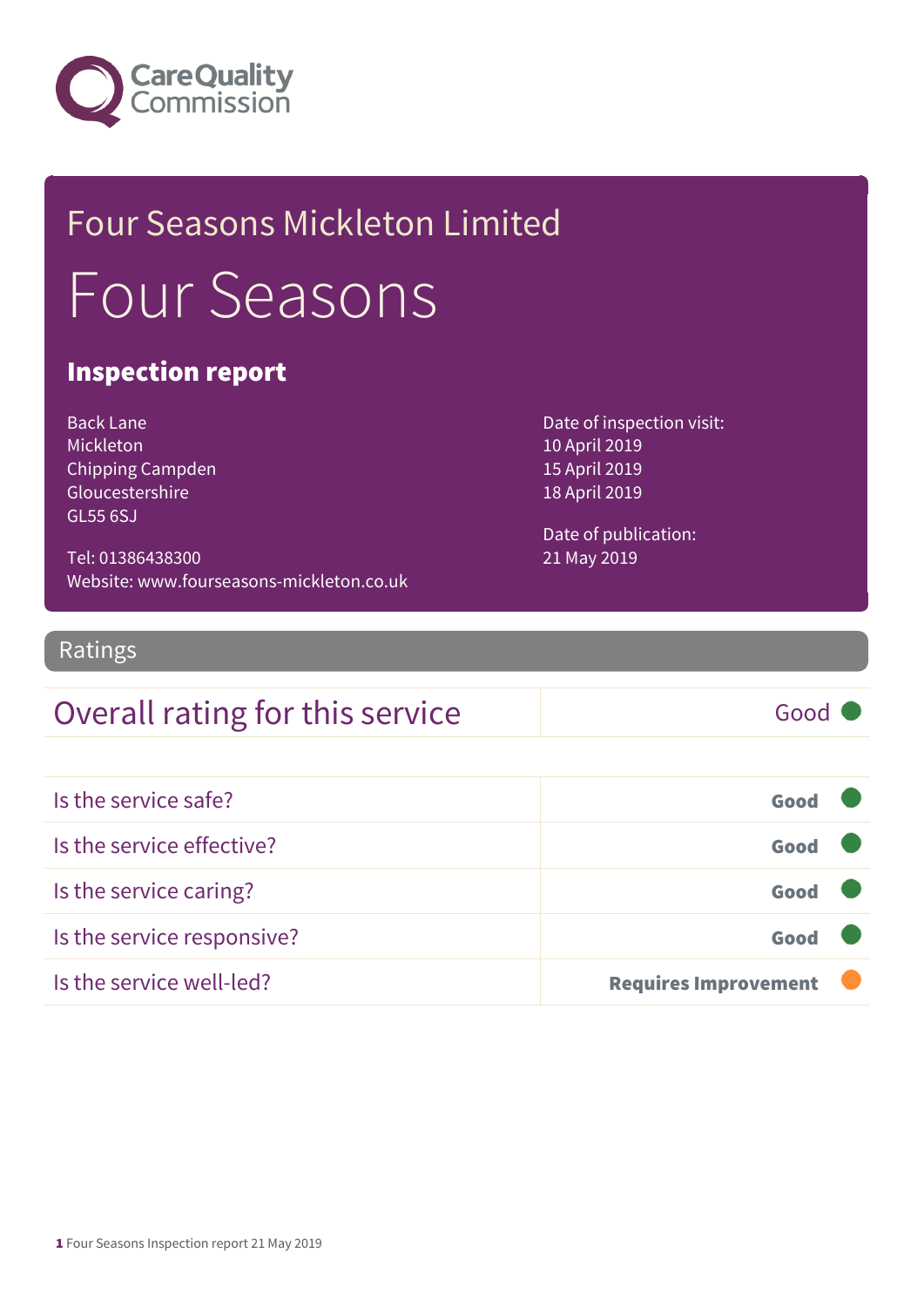### Summary of findings

#### Overall summary

About the service: Four Seasons is a residential care home in Gloucestershire that provides personal care for up to 21 older people, some of whom are living with dementia. At the time of our inspection 16 people were using the service.

People's experience of using this service:

•The provider had a clear vision for the service. There were systems in place to monitor the quality and risks in the service, ensure staff kept up to date with good practice and to seek people's views.

• Staff morale was low. Staff told us they did not always feel confident to challenge more senior staff regarding concerns they might have as they did not feel their views were always listened to and respected. They also told us they had limited opportunities to feed back to the provider as staff meetings had not taken place regularly and staff surveys were not completed. The provider assured us they would take action to improve the staff morale.

• Despite staff's concerns with the service's leadership we found staff to be hard working, caring and committed and people had consistently received safe and personalised care.

• People felt safe and were protected from avoidable harm by staff who understood how to keep them safe.

• Staff supported people to take their medicines safely and understood how to prevent the spread of infection.

• People were empowered to decide how and when their care was provided. People were supported to have maximum choice and control of their lives and staff supported them in the least restrictive way possible, the policies and systems in the service supported this practice.

• People were supported to maintain relationships with people important to them, including others living in the home.

• People's needs were assessed to ensure they could be met by the service. Staff had a good knowledge of how to support people.

• Staff were recruited safely, and there were enough staff to meet people's assessed needs.

• People, relatives and health professionals told us the care provided was effective and people experienced positive outcomes.

• Staff respected people's rights to privacy and dignity and promoted their independence.

• Systems were in place to manage and respond to any complaints or concerns raised.

For more details, please see the full report which is on the CQC website at www.cqc.org.uk

Rating at last inspection: At our last comprehensive inspection of this service in February 2016, we rated the service as 'Good'. At this inspection the service was rated as 'Requires Improvement' in Well Led and remains 'Good' in all other areas and therefore 'Good' overall.

Why we inspected: This was a planned inspection based on the date and the rating of the previous inspection.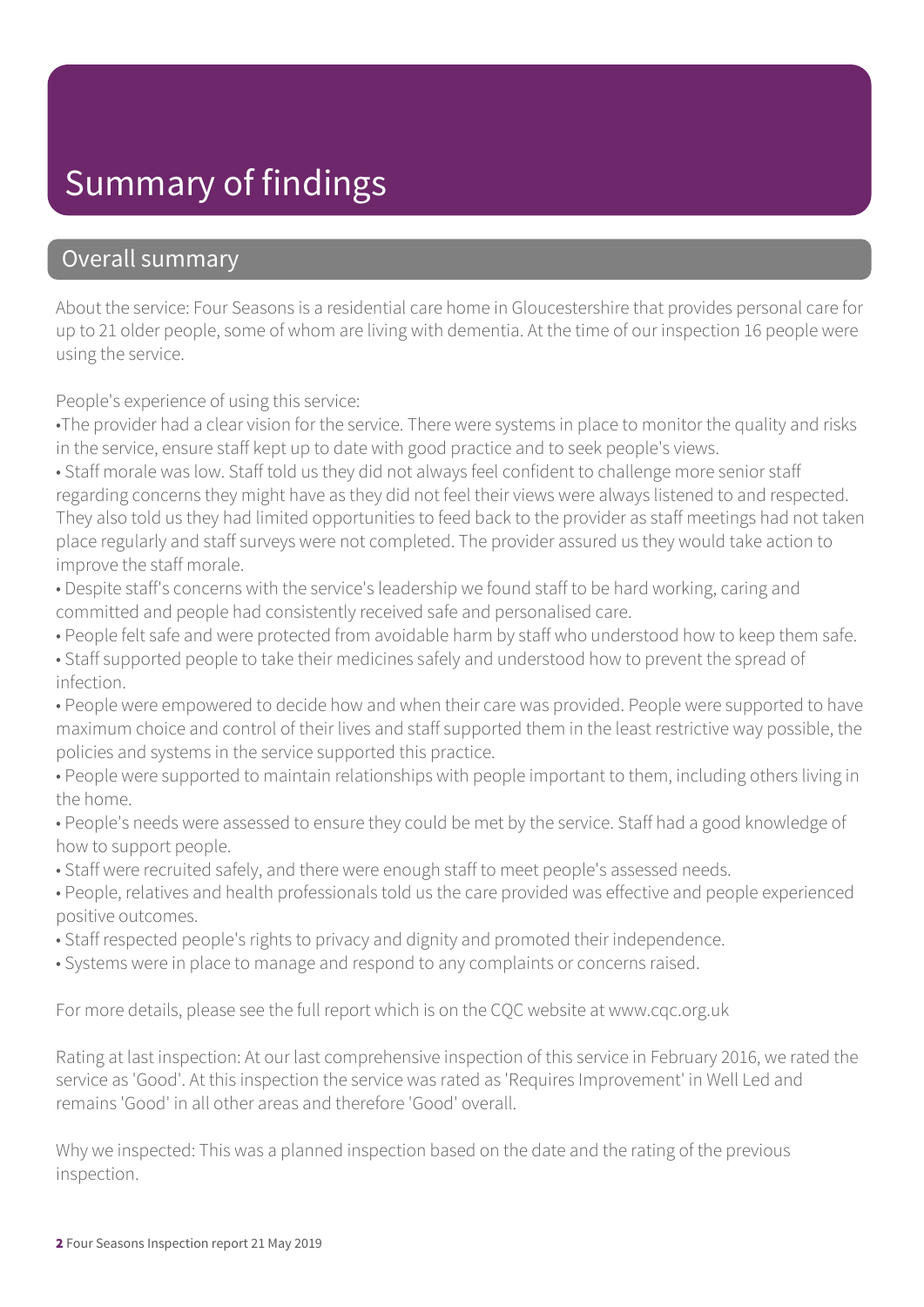Follow up: We will continue to monitor intelligence we receive about the service until we return to visit as per our inspection programme. If any concerning information is received we may inspect sooner. We will ask the provider to keep us updated on the progress made to improve the rating of the key question 'Is the service Well-led?' to at least Good.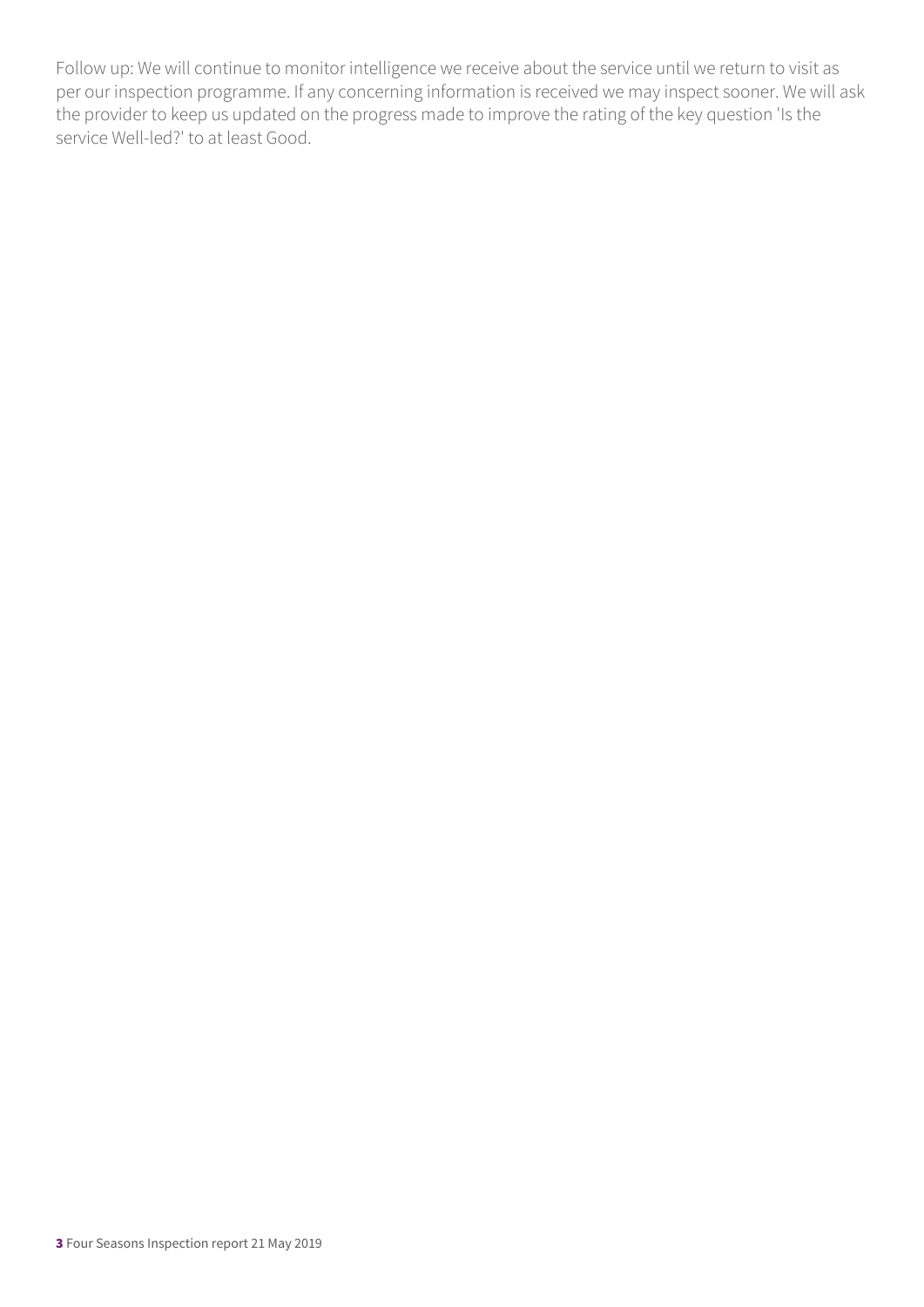### The five questions we ask about services and what we found

We always ask the following five questions of services.

| Is the service safe?                      | Good                        |
|-------------------------------------------|-----------------------------|
| The service was safe.                     |                             |
| Details in our Safe findings below.       |                             |
| Is the service effective?                 | Good                        |
| The service was effective.                |                             |
| Details in our Effective findings below.  |                             |
| Is the service caring?                    | Good                        |
| The service was caring.                   |                             |
| Details in our Caring findings below.     |                             |
| Is the service responsive?                | Good                        |
| The service was responsive.               |                             |
| Details in our Responsive findings below. |                             |
| Is the service well-led?                  | <b>Requires Improvement</b> |
| The service was not always well-led.      |                             |
| Details in our Well-led findings below.   |                             |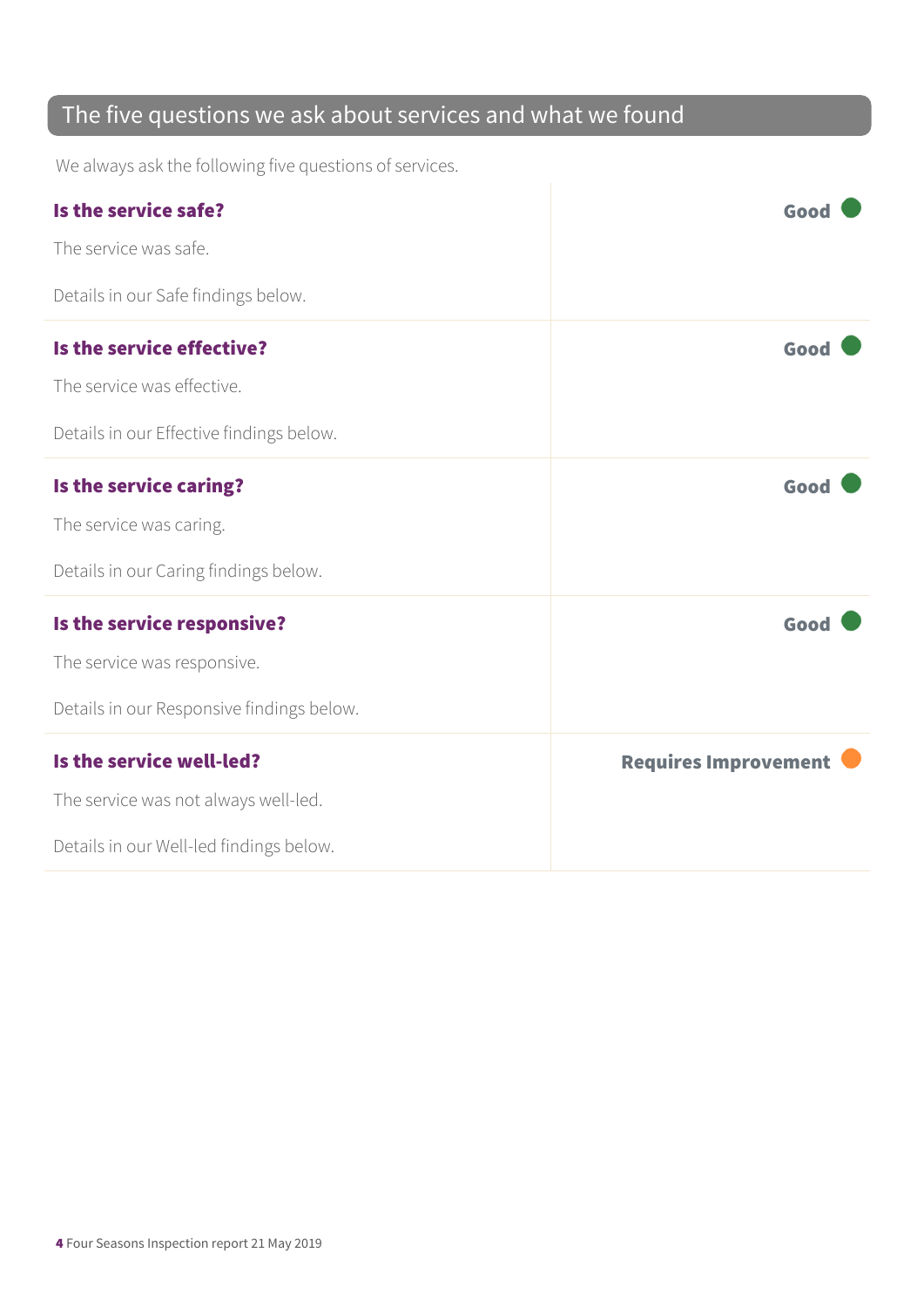

# Four Seasons

Detailed findings

### Background to this inspection

The inspection: We carried out this inspection under Section 60 of the Health and Social Care Act 2008 (the Act) as part of our regulatory functions. This inspection was planned to check whether the provider was meeting the legal requirements and regulations associated with the Act, to look at the overall quality of the service, and to provide a rating for the service under the Care Act 2014.

Inspection team: Our inspection was completed by one inspector.

Service and service type: Four Seasons is a 'care home' that provides care for a maximum of 21 older people. At the time of the inspection 16 people were using the service. People in care homes receive accommodation and nursing or personal care as single package under one contractual agreement. CQC regulates both the premises and the care provided, and both were looked at during this inspection.

The service had a manager registered with the Care Quality Commission. This means that they and the provider are legally responsible for how the service is run and for the quality and safety of the care provided.

Notice of inspection: The inspection was unannounced.

What we did: Before the site visit: We reviewed the information we had received about the service since the last inspection. This included previous inspection reports and details about incidents the provider must notify us about, such as abuse, serious injuries and deaths. We used information the provider sent us in their Provider Information Return as part of our Provider Information Collection. Providers are required to send us key information about their service, what they do well, and improvements they plan to make. This information helps support our inspections.

During the site visit: Inspection site visit activity started on 10 April 2019 and ended on 18 April 2019. We visited Four Seasons on 11 and 15 April 2019 to see the manager and speak with staff; and to review care records and policies and procedures. We made telephone calls to people's relatives and staff on 18 April 2019.

We spoke with six people who used the service. We observed staff interacting with people throughout the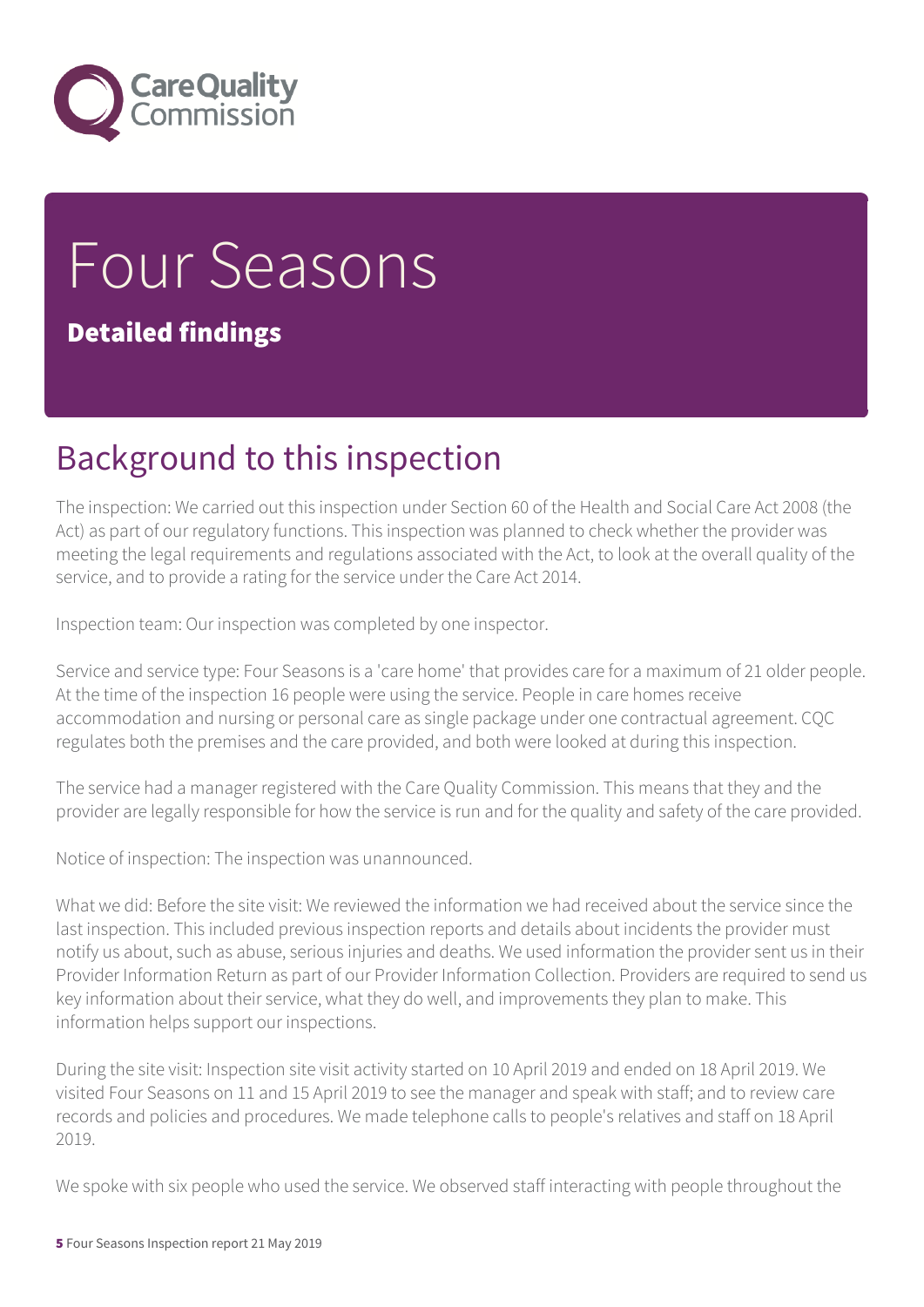day, including preparing and supporting people with their meals and with various organised activities. We reviewed a range of records. This included five people's care records, three staff recruitment files and staff training and supervision records. We also reviewed records relating to the management and monitoring of the service. We spoke with the registered manager, two senior care staff, the activities co-ordinator, a housekeeper and the local GP.

Following the site visit: We sought feedback from five people's relatives and two support workers about Four Seasons.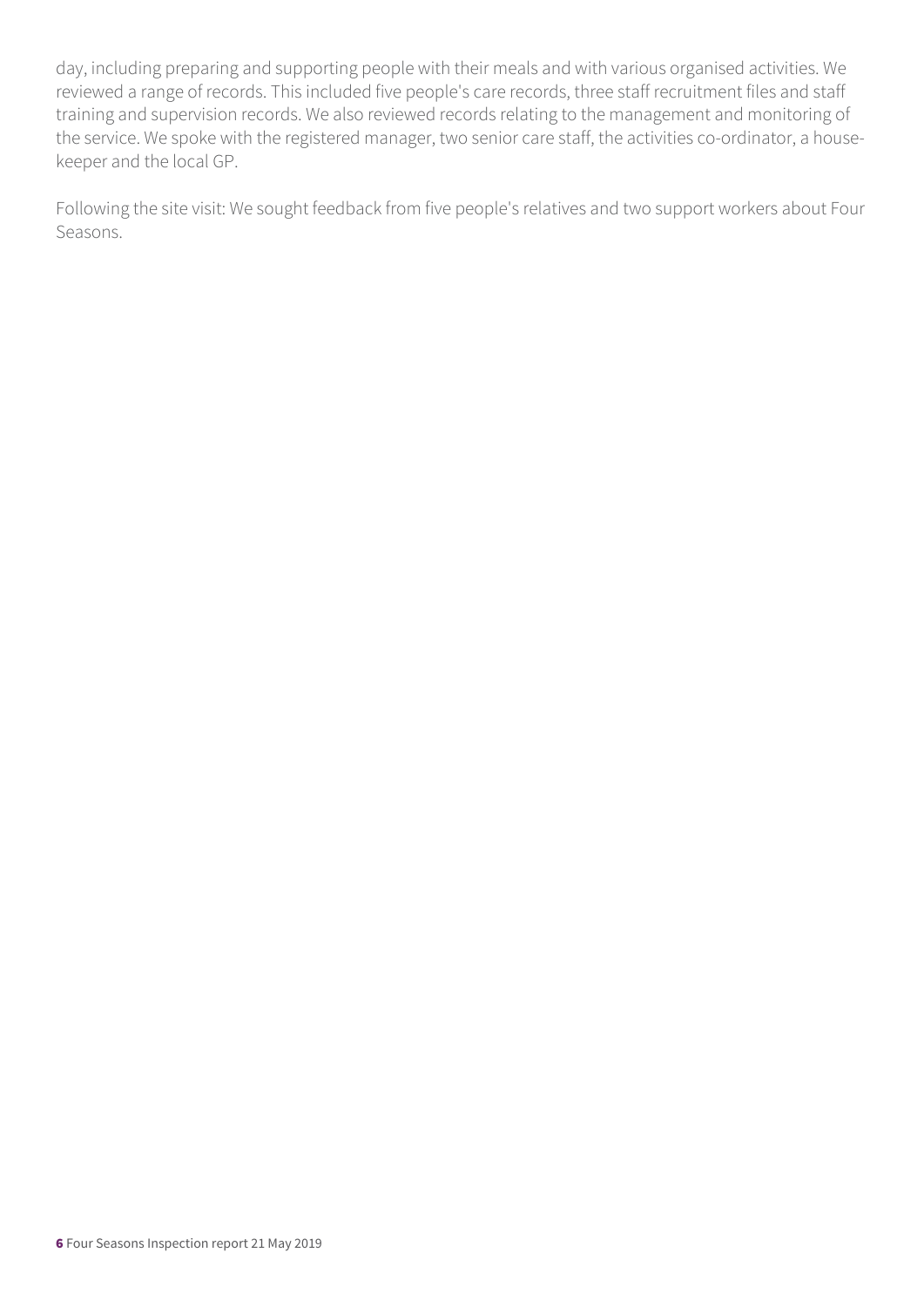### Is the service safe?

### Our findings

Safe – this means we looked for evidence that people were protected from abuse and avoidable harm.

Good: People were safe and protected from avoidable harm. Legal requirements were met.

Systems and processes to safeguard people from the risk of abuse:

• People told us they felt safe. One person said, "I feel safe, I have a device to call carers. I can push this button and they will come." Another person told us, "We are safe and looked after."

• Relatives were confident that people and their belongings were respected and safe when being cared for by staff.

• People were protected from risk of abuse and harassment. Staff knew what action to take if they suspected abuse or poor practice. They were confident to 'whistle blow' and knew which outside agencies to involve if needed.

Using medicines safely:

- Staff who administered medicines had received training and their competency was checked. Good medicine practice was followed and records confirmed people had received medicines as prescribed. • Staff had information to guide them in giving 'when required' medicines, in response to people's varying
- needs.
- Medicines were delivered in time for people's use as prescribed. They were stored safely and securely and returned to the pharmacy if unused.
- Staff checked people's prescribed medicine stocks daily. This enabled them to identify any medicine errors quickly, to maintain people's wellbeing. Staff told us there were rarely any errors.

#### Staffing and recruitment:

- People were protected from those who may not be suitable to work with them. Required pre-employment checks were completed and the provider took into account any known risks identified through their recruitment process before staff started work at the service.
- All new staff worked a probationary period and their performance was monitored to ensure the provider's expected standards were met.
- People told us there were enough staff to support their needs. One person said, "I can choose who supports me with my bedtime routine."

Assessing risk, safety monitoring and management:

• Care records included people's risk assessment and risk management guidance. Staff were aware of people's risks and the strategies used to keep people safe including the management of people's falls, diabetes, skin integrity and physical health.

- Heath care professionals told us staff worked with them to manage the risk to people's skin. Staff followed people's repositioning guidelines to protect their skin from injury.
- When people's health deteriorated or they fell, there were clear systems to monitor and communicate the agreed emergency response or medical treatment when required. The registered manager ensured post falls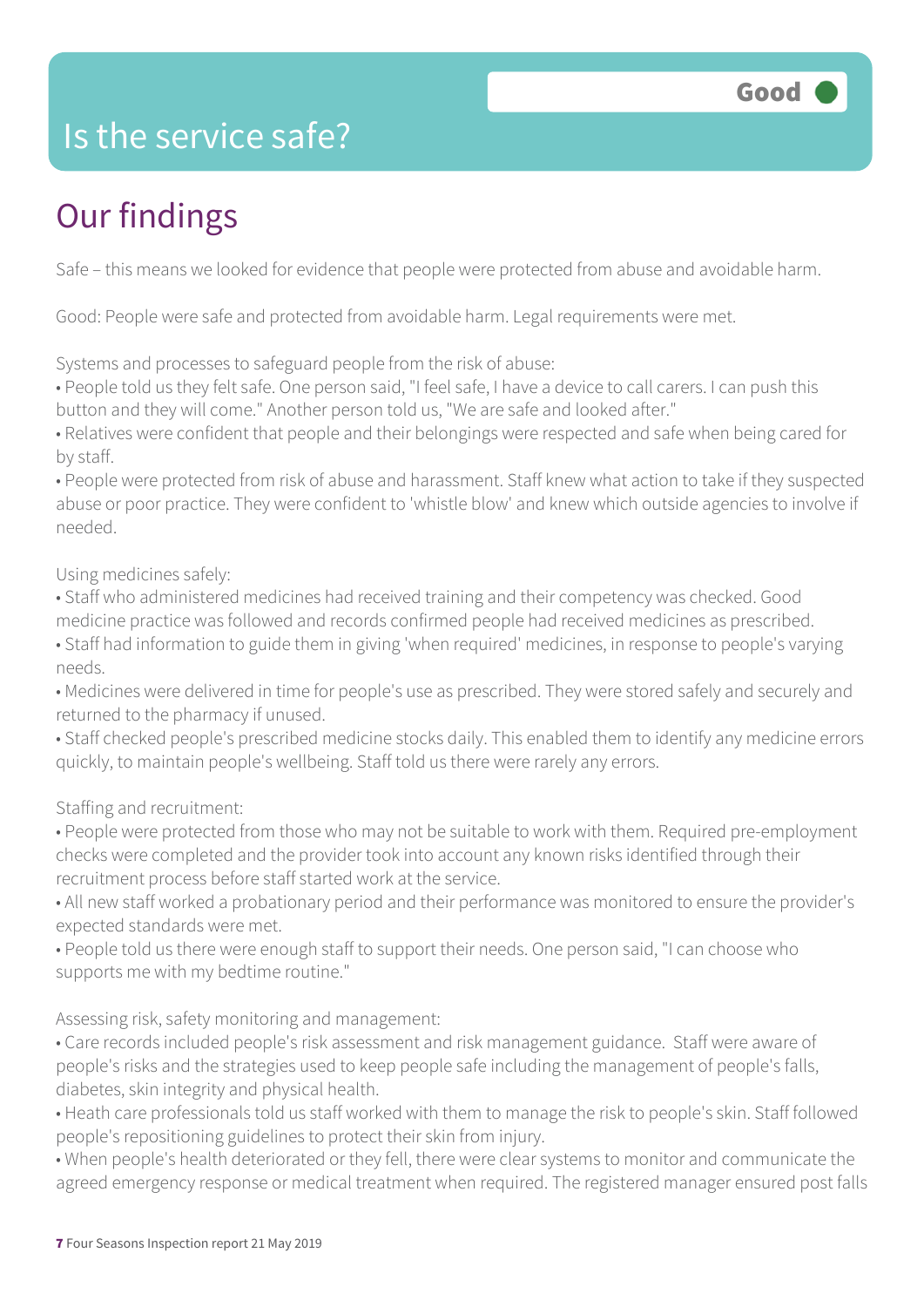management was effective and people's risk assessments were reviewed to minimise risk of further falls.

• Staff had received training and followed safe moving and handling techniques. People were assessed for the safe use of equipment and equipment was well maintained. Following our inspection in October 2017, the registered manager had completed a full review of all equipment within the home to ensure it was safe for people to use.

• Environmental checks had been completed and people were protected from the risk of fire and waterborne bacteria.

Preventing and controlling infection:

• Staff received training in infection prevention and control. They understood how to prevent potential infections and followed the provider's policies to prevent cross contamination when handling soiled laundry. We saw they used their personal protective equipment and followed good hand hygiene.

• The registered manager was clear about her role in preventing flu outbreaks and the processes to follow should an outbreak of flu occur. There had been no recent infection outbreaks at the service.

• Staff completed food hygiene training and the food standards authority inspected the home in April 2018 and rated it as "Good".

• The home had effective systems in place to ensure it was clean and infection free. A member of the housekeeping team told us "We have daily schedules of cleaning, things such as cleaning en-suites and we complete deep cleans once per week."

Learning lessons when things go wrong:

• Incidents and accidents were reported, recorded and investigated to find out why things had gone wrong and ensure appropriate action was taken to keep people safe. Learning identified through such investigations was used to prevent similar incidents occurring in future.

• Following a discrepancy with records relating to medicines coming into the home, the service had meet with the pharmacy supplying medicines to the home and had put systems in place to prevent further discrepancies from occurring.

• Where required the registered manager had notified CQC of any significant event such as serious injuries or safeguarding concerns.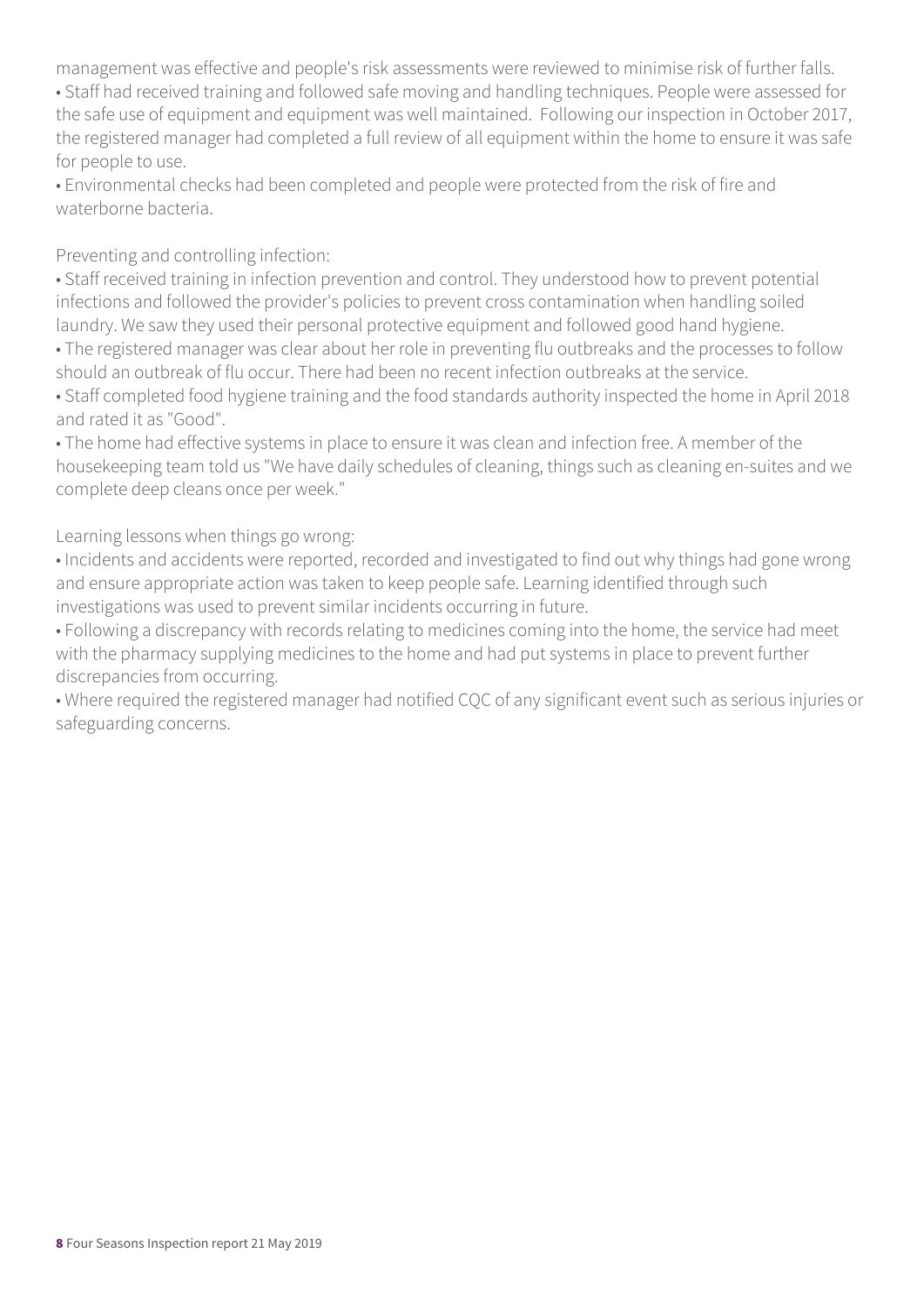### Is the service effective?

### Our findings

Effective – this means we looked for evidence that people's care, treatment and support achieved good outcomes and promoted a good quality of life, based on best available evidence.

Good: People's outcomes were consistently good, and feedback confirmed this.

Assessing people's needs and choices; delivering care in line with standards, guidance and the law: • People's needs were fully assessed with ongoing involvement of their close relatives and reviewed by a range of health and social care professionals. People had access to information to help them understand their care and treatment and promote a good quality of life.

- People's support, for example in relation to their relationship needs and behaviours that might challenge, was planned and delivered in accordance with recognised and approved national guidance.
- The provider had ensured that policies included up to date national guidelines and legislation for staff to reference. Policies in relation to medicines and the use of covert medicines had been recently reviewed and updated.
- People's independence was promoted through the use of technology. People could go out for walks using a tracking device so staff knew their whereabouts. This maintained people's independence whilst limiting risk of harm or people getting lost.

Staff support: induction, training, skills and experience:

- People were supported by staff with the appropriate skills, knowledge and experience to meet their needs
- New staff received a comprehensive induction to ensure they understood the provider's policies. All staff completed mandatory training and refresher courses such as infection control, fire, safeguarding and moving and handling.
- The registered manager had identified prior to our inspection that staff had not always received regular supervision meetings to discuss concerns, identify their development needs and reinforce their knowledge and was taking action to address this.

Supporting people to eat and drink enough to maintain a balanced diet;

- Staff understood people's dietary needs and preferences and these were recorded in people's care plans.
- People's risks in relation to eating and drinking had been assessed and reviewed. One person who could be at risk of choking was encouraged to eat mostly mashed or 'soft' foods.
- People had access to a weekly menu which they helped choose. They were encouraged to eat a balanced diet which included a variety of fresh fruit and vegetables. People could choose who they sat with to enjoy their meal. One person told us ""Food is good. I like to eat fish and chips."

Supporting people to live healthier lives, access healthcare services and support; Staff working with other agencies to provide consistent, effective, timely care:

• Staff worked with a variety of health and social care professionals to manage people's health needs. The registered manager completed weekly rounds with the GP to discuss people's health and explained how this joined up working had enabled one person to access the community independently.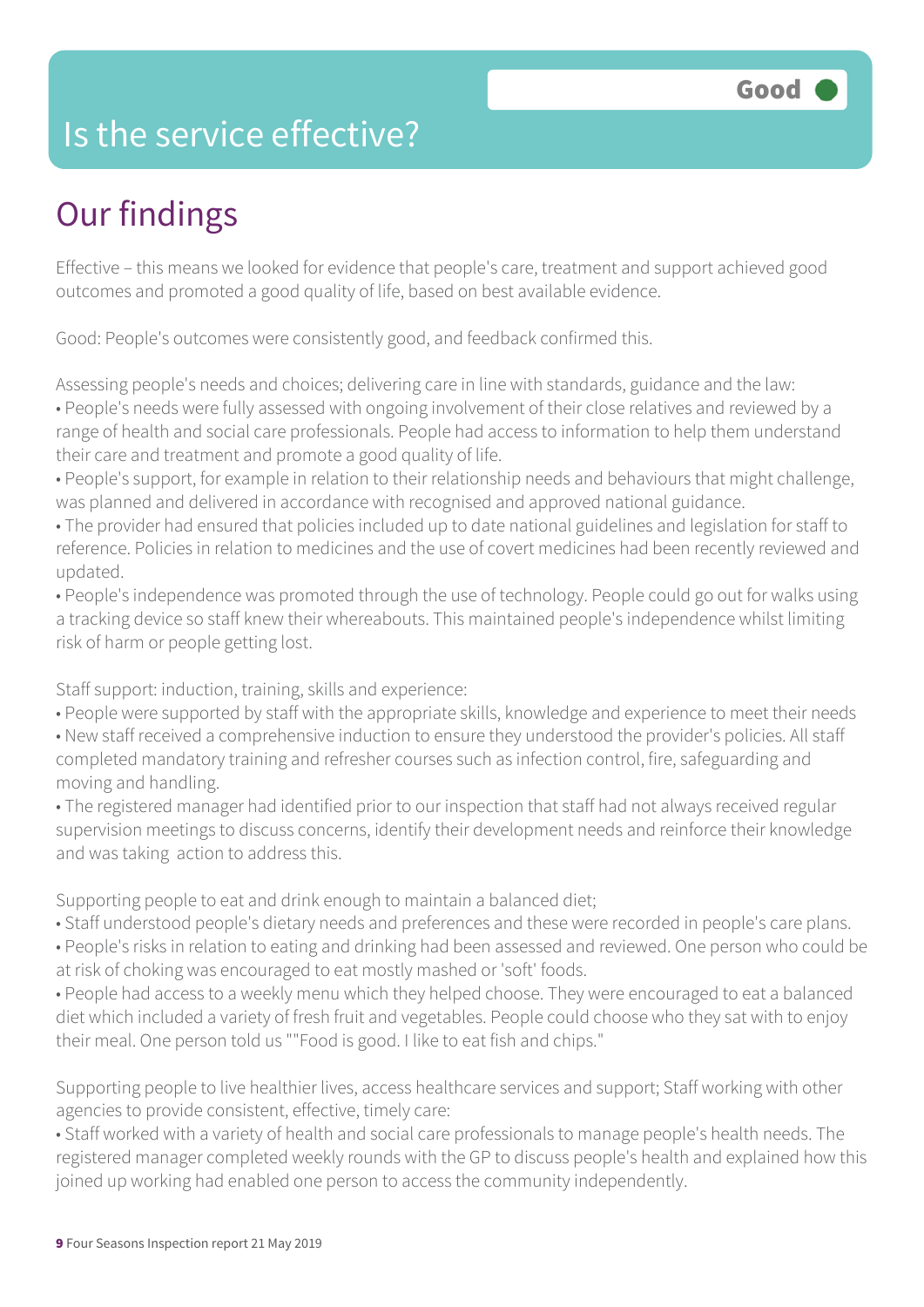• Each person had a health record where details of appointments attended, advice given by health care professionals and people's individual health needs and diagnoses were recorded. This included appointments with doctors, dentists and diabetes professionals. One health professional working with the service told us "The home is particularly good at keeping people happy and healthy; ensuring people's mental health and well-being. A recent person admitted was assessed to go out and supported to access the community safely."

• People were satisfied with how staff had managed their pain and commented on the prompt response and action taken by staff when they were experiencing pain.

Adapting service, design, decoration to meet people's needs:

• The provider had plans in place to refresh areas of the home, which included new kitchen equipment, new carpets and general decoration of peoples' bedrooms and communal areas.

• People's bedrooms reflected their needs, preferences and interests. One person had items which were important to them, such as pictures of their family and friends which they could look at and enjoy.

• There were plenty of communal areas for people to enjoy including an enclosed back garden and patio which staff told us was popular in the summer.

• The home was fully accessible to those who used a wheelchair and had supportive rails for those who needed support to walk safely.

Ensuring consent to care and treatment in line with law and guidance:

The Mental Capacity Act 2005 (MCA) provides a legal framework for making particular decisions on behalf of people who may lack the mental capacity to do so for themselves. The Act requires that, as far as possible, people make their own decisions and are helped to do so when needed. When they lack mental capacity to take particular decisions, any made on their behalf must be in their best interests and as least restrictive as possible.

• We checked whether the service was working within the principles of the MCA, whether any restrictions on people's liberty had been authorised and whether any conditions on such authorisations were being met.

• Staff had received training in the MCA. The principles of the MCA were understood and the MCA Code of Practice followed.

• Staff obtained consent from people before providing care and support. Support plans were sufficiently detailed to assist staff to support people in the least restrictive way.

• The registered manager had ensured that each person's capacity had been assessed in relation to making the decision to live in the home. At the time of our inspection none of the people had an authorised Deprivation of Liberty Safeguard (DoLS). People can only be deprived of their liberty to receive care and treatment with appropriate legal authority. In care homes, and some hospitals, this is usually through MCA application procedures called DoLS.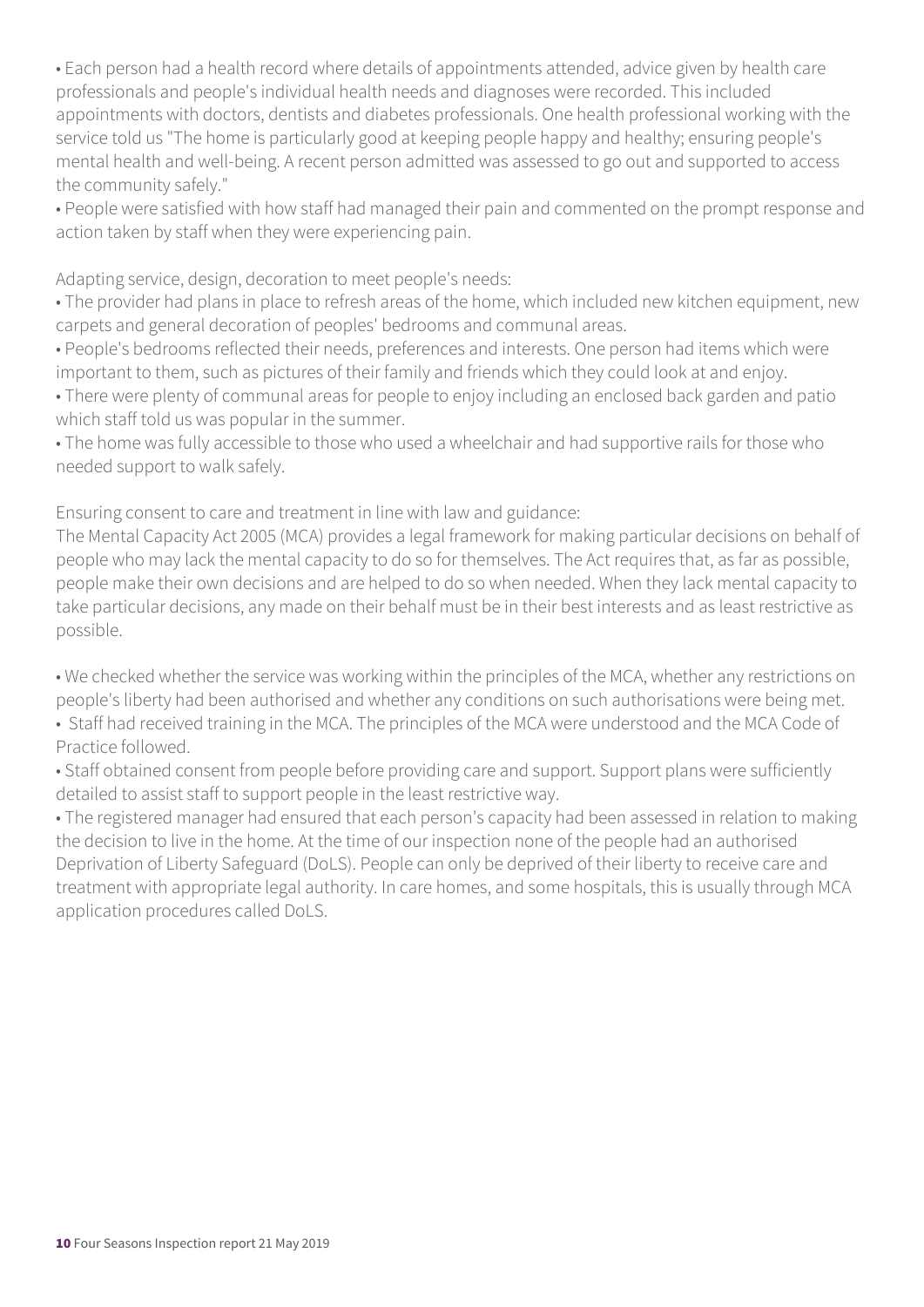### Is the service caring?

### Our findings

Caring – this means we looked for evidence that the service involved people and treated them with compassion, kindness, dignity and respect.

Good: People were supported and treated with dignity and respect; and involved as partners in their care.

Ensuring people are well treated and supported; respecting equality and diversity:

• People told us they were well cared for. One person told us, "Staff are wonderful - I couldn't be better looked after if I was the Queen."

• People and their families told us staff were kind and caring in their approach. We observed many friendly and caring interactions between staff and people. For example, staff greeted people with warmth and compassion when people had called the bell to seek staff support. A visitor to the home told us, "If ever I need to be in full time care - this is where I would like to be."

• Staff had a good understanding of people's needs and spoke about people with kindness and compassion. Staff we spoke with knew people's preferences and used this knowledge to care for them in a personcentred manner.

Supporting people to express their views and be involved in making decisions about their care:

• We observed staff giving people opportunities to express their views, be involved in making decisions about their care and decide which activities to be involved in.

• Staff spoke to people patiently and allowed people the time to express themselves. Staff responded appropriately and respectfully to people who were unable to fully converse. They observed people's body language and actions to help them understand people's needs or requests. They provided reassurance or distracted those people who became unsettled or upset.

Respecting and promoting people's privacy, dignity and independence:

• Staff we spoke with showed genuine respect for people. They were keen to ensure people's rights were upheld and to provide care in a non-discriminatory manner.

• Staff understood the importance of respecting people's privacy and dignity. For example, staff knocked on people's doors and waited to be invited in. They explained to the person why they needed to enter their bedroom, such as supporting them with their medicines, or bringing them a meal.

• The registered manager gave us examples of working well with relatives and other health care professionals to provide care in an integrated way. For example, how they worked with the local GP and other professionals to enable one person to access the community independently.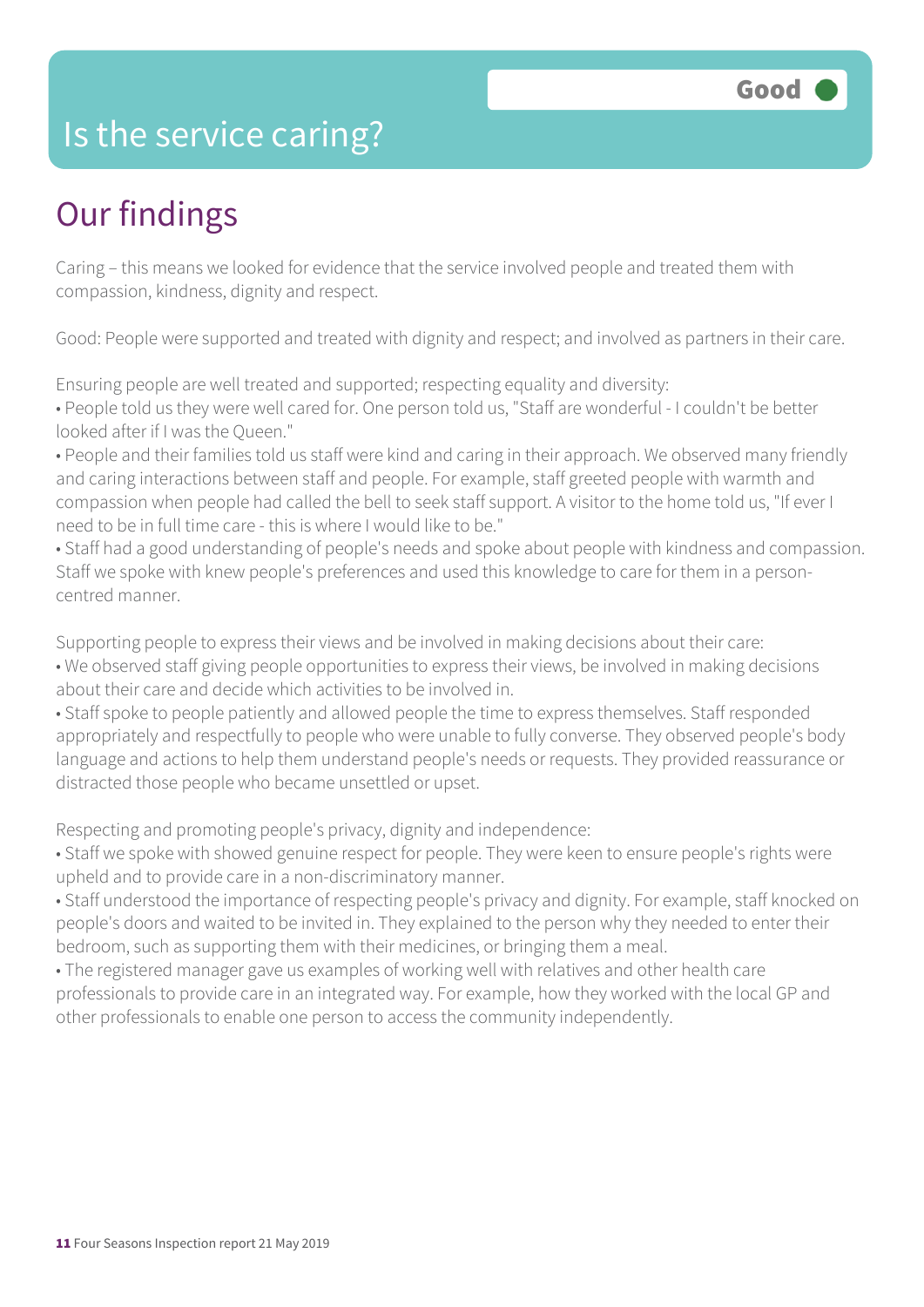### Is the service responsive?

### Our findings

Responsive – this means we looked for evidence that the service met people's needs.

Good - People's needs were met through good organisation and delivery.

Planning personalised care to meet people's needs, preferences, interests and give them choice and control: • Care was consistently delivered with consideration of people's individual needs whilst encouraging their independence. People's care plans reflected their current needs and preferences.

• People were supported to safely access the community when they wanted; risks to people whilst out in the community had been assessed and reviewed.

• People's social needs were met and they benefitted from activities they enjoyed and promoted good health. On the day of our visit, five people were being supported to bake cakes. This promoted the use of hand function and encouraged social interaction.

Improving care quality in response to complaints or concerns:

• People told us they knew how to make a complaint. Information relating to the complaints procedure was accessible in the foyer of the home.

• The service had not had any complaints in the last 18 months. The registered manager explained how complaints would be handled in accordance with the provider's policy, within the provided timescale and used to improve the quality of care.

#### End of life care and support:

• Where the service was supporting people with end of life care there was evidence of routine involvement of people and their families. Advanced care planning was promoted; there were conversations held around decision making and people's resuscitation wishes.

• The wishes and needs of people and family were included in care plans; this included discussion about people's preferred place of care at the end of their life.

• The home had good links with relevant health professionals to ensure support would be available to manage people's symptoms and ensure people's advanced wishes would be respected.

• One professional told us, "End of life care is proactive; the home liaises with a local nursing charity to deliver any end of life care as they are a residential home. They always ensure anticipatory medicines are available and that people are supported to have a dignified end of life."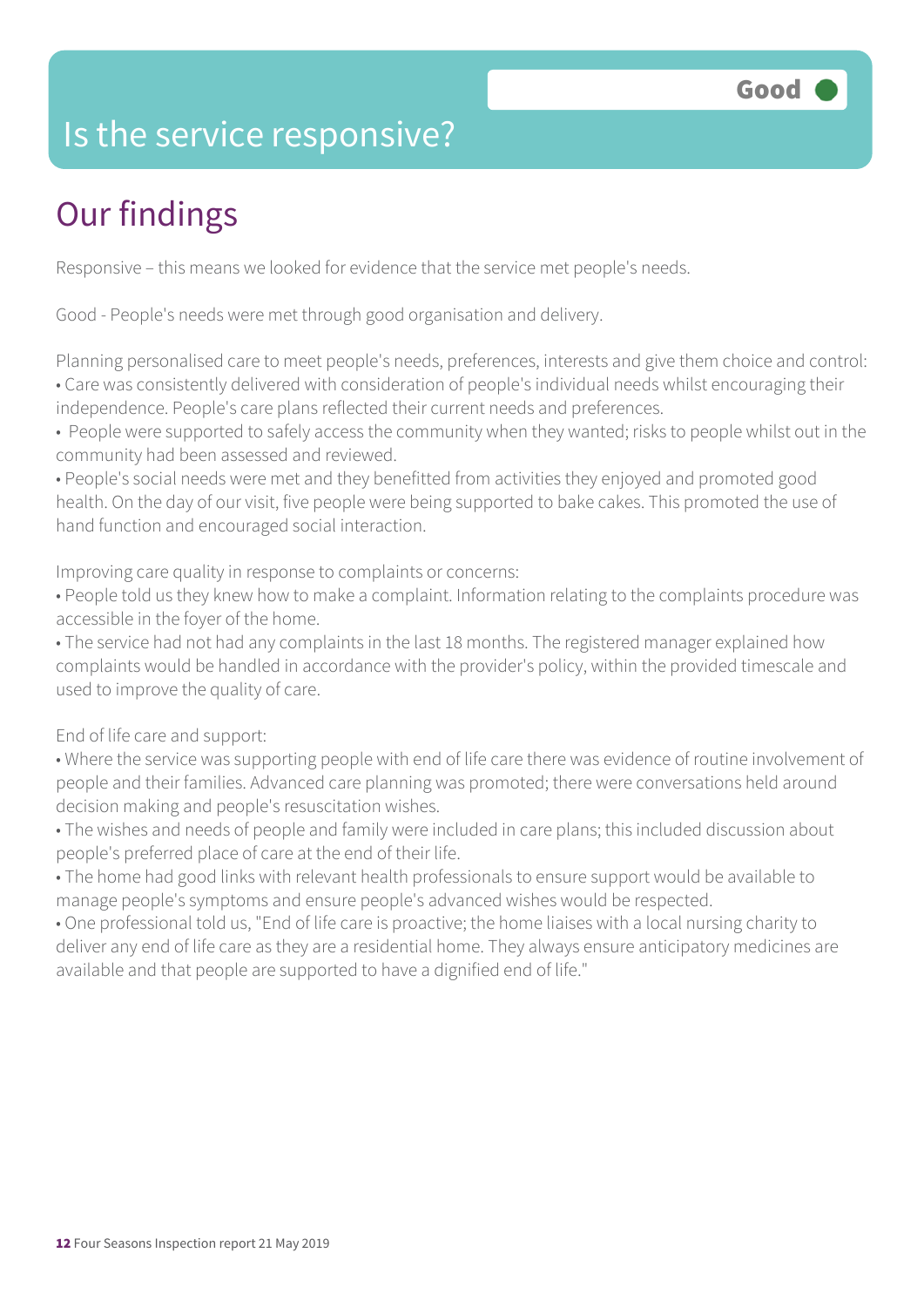### Is the service well-led?

### Our findings

Well Led – this means we looked for evidence that service leadership, management and governance assured high-quality, person-centred care; supported learning and innovation; and promoted an open, fair culture.

Requires Improvement: There were some shortfalls in service leadership. Staff morale was low and staff told us they did not always feel supported.

The service had a manager registered with the Care Quality Commission. This means that they and the provider are legally responsible for how the service is run and for the quality and safety of the care provided.

Planning and promoting person-centred, high-quality care and support with openness; and how the provider understands and acts on their duty of candour responsibility; Engaging and involving people using the service, the public and staff, fully considering their equality characteristics; Working in partnership with others:

• The provider had a set of core values which were displayed throughout the service. Staff we spoke with were aware of the values and said that they shared them. The service had a vision which included "providing a restful but stimulating atmosphere that enhances the quality of life for our residents."

• The leadership for the service was the responsibility of the registered manager. The majority of staff we spoke with raised concerns about the leadership of the service, whom they described as unresponsive when they raised issues.

• Staff told us they did not always feel confident to challenge more senior staff regarding concerns they might have as they did not feel their views were always listened to and respected. They also told us they had limited opportunities to feed back to the provider as staff meetings had not taken place regularly and staff surveys were not completed.

• Despite staff's concerns with the service's leadership we found staff to be hard working, caring and committed and people had consistently received safe and personalised care. Health care professionals told us standards of care had improved under the registered manager. One health care professional told us, "The home manages people's needs well."

• We raised our concerns in relation to staff morale and the lack of trust in the registered manager to the provider during the inspection. They told us they would take prompt action to ensure staff felt more supported, and that they would work with the registered manager to improve morale for staff within the service.

• People told us there were ways in which they could be involved in the running of the home. For example, people said they could choose who supported them, what activities to take part in or what they had to eat and drink.

• Relatives described the leadership as being open and felt managers shared information with them as required. One person's relative told us "Managers are happy to share information. They responded well to dad when he had a stroke in terms of keeping the family informed."

• The duty of candour is a regulatory duty that relates to openness and transparency and requires providers of health and social care services to notify patients (or other relevant persons) of 'certain notifiable safety incidents' and provide reasonable support to that person. The registered manager could explain duty of